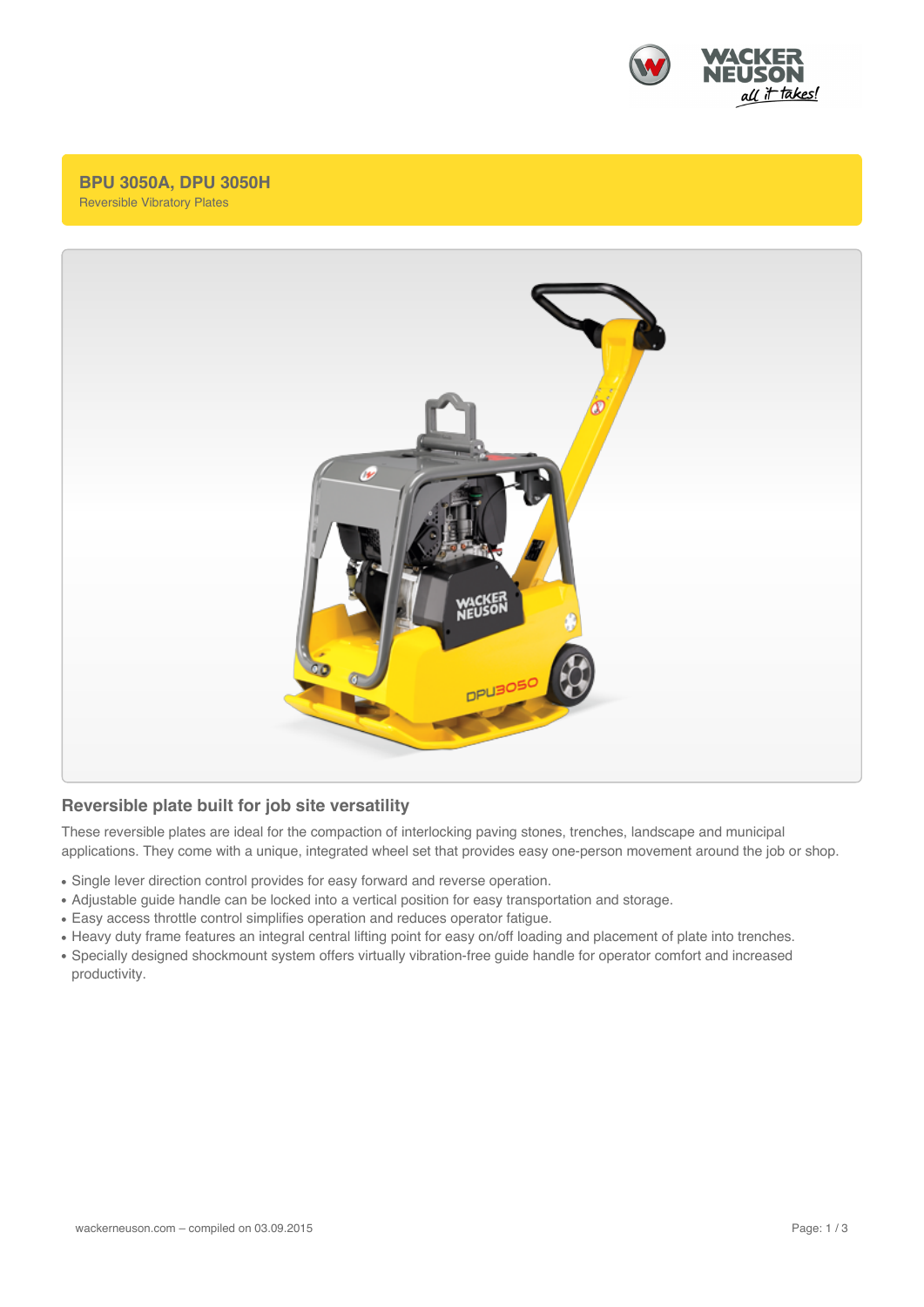

## **Technical specifications**

|                                                                          | <b>BPU 3050A</b>                                                            | <b>DPU 3050H</b>                                                            |
|--------------------------------------------------------------------------|-----------------------------------------------------------------------------|-----------------------------------------------------------------------------|
| <b>Operating data</b>                                                    |                                                                             |                                                                             |
| Operating weight Ib                                                      | 366                                                                         | 385.8                                                                       |
| Centrifugal force lbf                                                    | 6,744                                                                       | 6,744                                                                       |
| Base plate thickness in                                                  | 0.4                                                                         | 0.4                                                                         |
| Height (without guide handle) in                                         | 27.5                                                                        | 29.8                                                                        |
| Operating height Adjustable guide handle - Down in                       | 31.5                                                                        | 31.5                                                                        |
| Operating height Adjustable guide handle - Up in                         | 45                                                                          | 45                                                                          |
| Operating width in                                                       | 19.7                                                                        | 19.7                                                                        |
| Frequency Hz                                                             | 90                                                                          | 90                                                                          |
| Advance travel (depending on soil & environmental factors)<br>ft/min     | 68.9                                                                        | 68.9                                                                        |
| Surface capacity (depending on soil & environmental factors)<br>ft $2/h$ | 6,781                                                                       | 6,781                                                                       |
| Gradeability (depending on soil & environmental factors) %               | 30                                                                          | 30                                                                          |
| <b>Engine / Motor</b>                                                    |                                                                             |                                                                             |
| Engine / Motor type                                                      | Air-Cooled, Single Cylinder<br>4-cycle engine                               | Air-Cooled, Single Cylinder<br>4-cycle engine                               |
| Engine / Motor manufacturer                                              | Honda                                                                       | Hatz                                                                        |
| Engine / Motor                                                           | GX270                                                                       | 1B30                                                                        |
| Displacement in <sup>3</sup>                                             | 16.47                                                                       | 16.47                                                                       |
| Operating performance (DIN ISO 3046) hp                                  | 9                                                                           | 6.8                                                                         |
| at rpm rpm                                                               | 3,600                                                                       | 3,600                                                                       |
| Fuel consumption US gal/h                                                | 3                                                                           | 0.15                                                                        |
| Tank capacity Fuel US qt                                                 | 5.3                                                                         | 5.3                                                                         |
| Power transmission                                                       | From drive motor via<br>centrifugal clutch and V-belt<br>direct to exciter. | From drive motor via<br>centrifugal clutch and V-belt<br>direct to exciter. |
| Fuel type                                                                | Gasoline                                                                    | <b>Diesel</b>                                                               |